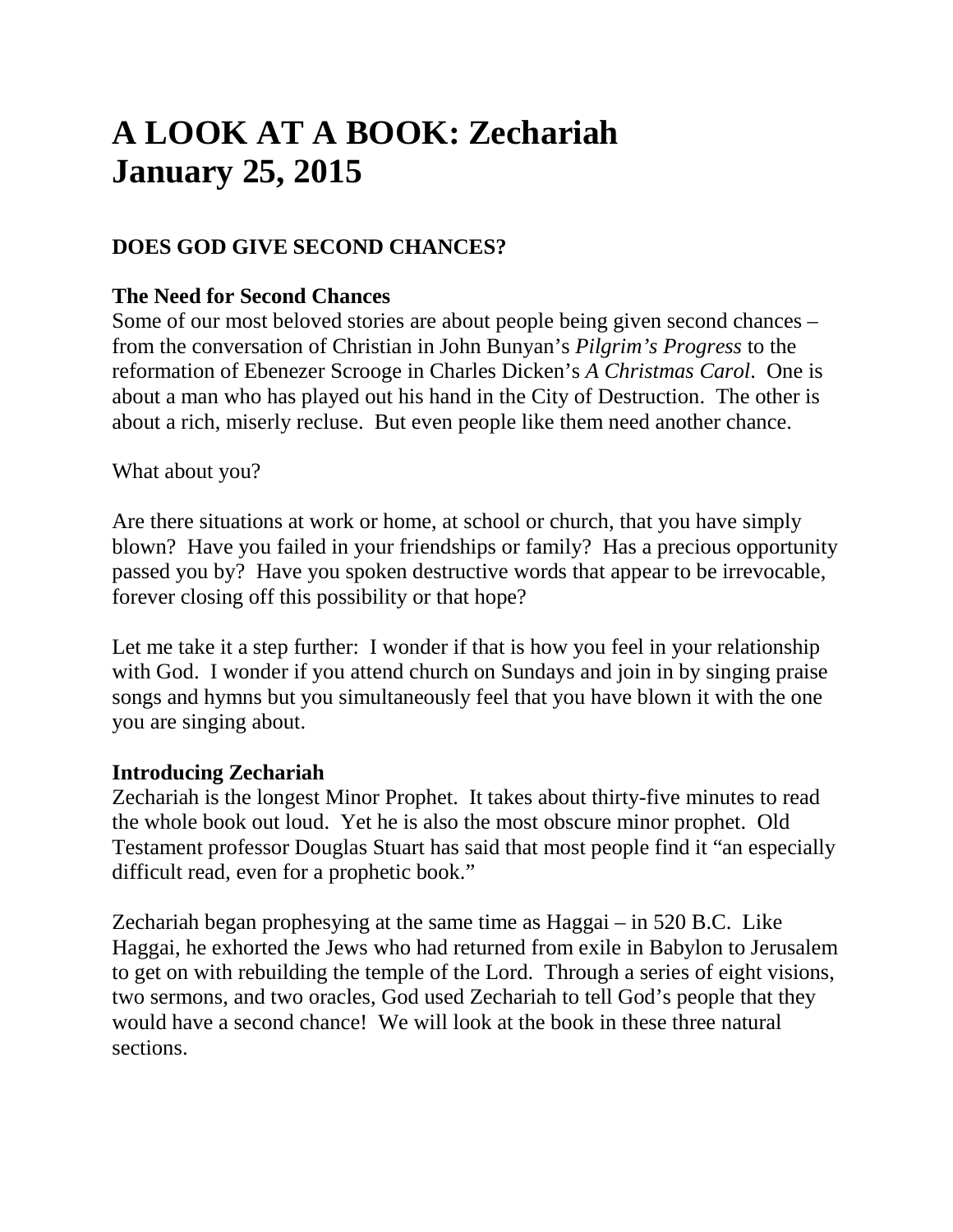Chapters 1-6, which are taken up by eight visions, describe the second chance God would provide through *his rule*.

Chapters 7-8, comprised of two sermons, describe the second chance God would give through *his Word*.

Chapters 9-14, made up of two oracles, describe the second chance God would offer through *his Son*.

I pray that as we study this book, you will discover what second chance God may have in store for you.

#### **God Will Give a Second Chance Through His Rule**

First, we find that God gave his people a second chance through his rule.

As we saw in our study of Haggai, life for the Jews in the last part of the sixth century B.C. felt disjointed and uncertain, especially in their relationship with God. They were back in the land of Palestine, but it was easy to wonder whether God would re-own them as his own people. After all, he had exiled them so dramatically to Babylon. Would he give them a second chance? From the book's opening words, it sounds as if he would.

Zechariah 1:1-6

The basic imperative for this book is there in verse 3: "return to me." That seems to imply a second chance!

The first six chapters of this book are presented as a series of eight visions. By themselves, the visions are difficult to understand.

- "The Man Among the Myrtle Trees" (1:8-17)
- "Four Horns and Four Craftsmen" (1:18-21)
- "A Man With a Measuring Line" (chapter 2)
- "Clean Garments for the High Priest" (chapter 3)
- "The Gold Lampstand and the Two Olive Trees" (chapter 4)
- "The Flying Scroll"  $(5:1-4)$
- "The Woman in a Basket" (5:5-11)
- "Four Chariots"  $(6:1-8)$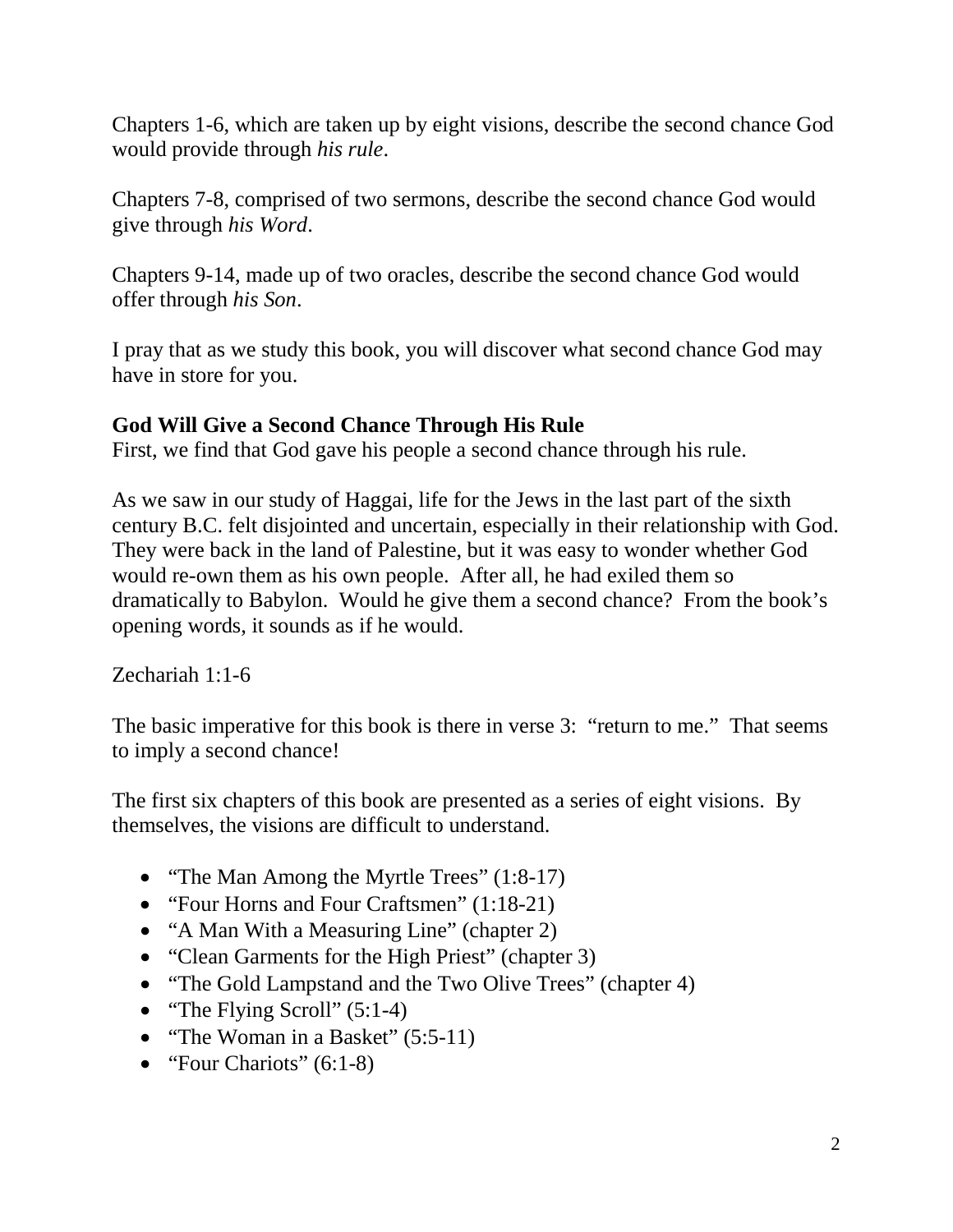In short, the eight visions present a picture of the whole world at peace under the rule of God's anointed priest and king.

Which is who Christ is! Jesus Christ, the anointed one, would be the great high priest and king whose kingdom would not be of this world. His rule was the great hope that the Lord held out to his beleaguered and uncertain people through these eight visions given to Zechariah.

The Bible says that God created us to acknowledge his rule, which is why you and I have a conscience. And God promises to judge us for how we have responded to his rule.

One day the whole world will be ruled by God. The God of Zechariah is no mere tribal deity. He is "the Lord of the whole world" (6:5). The entire world is his concern.

So what does this mean for us as Christians? Mainly, it means that we have hope. It means that we will never encounter circumstances too great for this God to handle. When we can see no more reason to hope, our faith in Christ shows us a new basis and cause for hope.

We are not lectured about a bunch of stuff that we are supposed to do. Rather, we are shown what God is going to do. He will rule his world. He will judge his people's enemies. He will dwell with his people and protect them. He will send his Messiah and cleanse the guilt of his people. He will purge and purify his people, separating them from their own evils. So comprehensive is God's Lordship.

In case your circumstances have not already taught you the lesson, know that the basis of your hope is not in yourself. Our hope is in who God is, what he has done, and what he promises to do.

#### **God Will Give a Second Chance Through His Word**

Second, God will give a second chance through his Word. This is what we learn in the two sermons in chapters 7 and 8, both of which begin with the phrase, "the word of the Lord came" (7:1; 8:1).

Zechariah 7:1, 8-14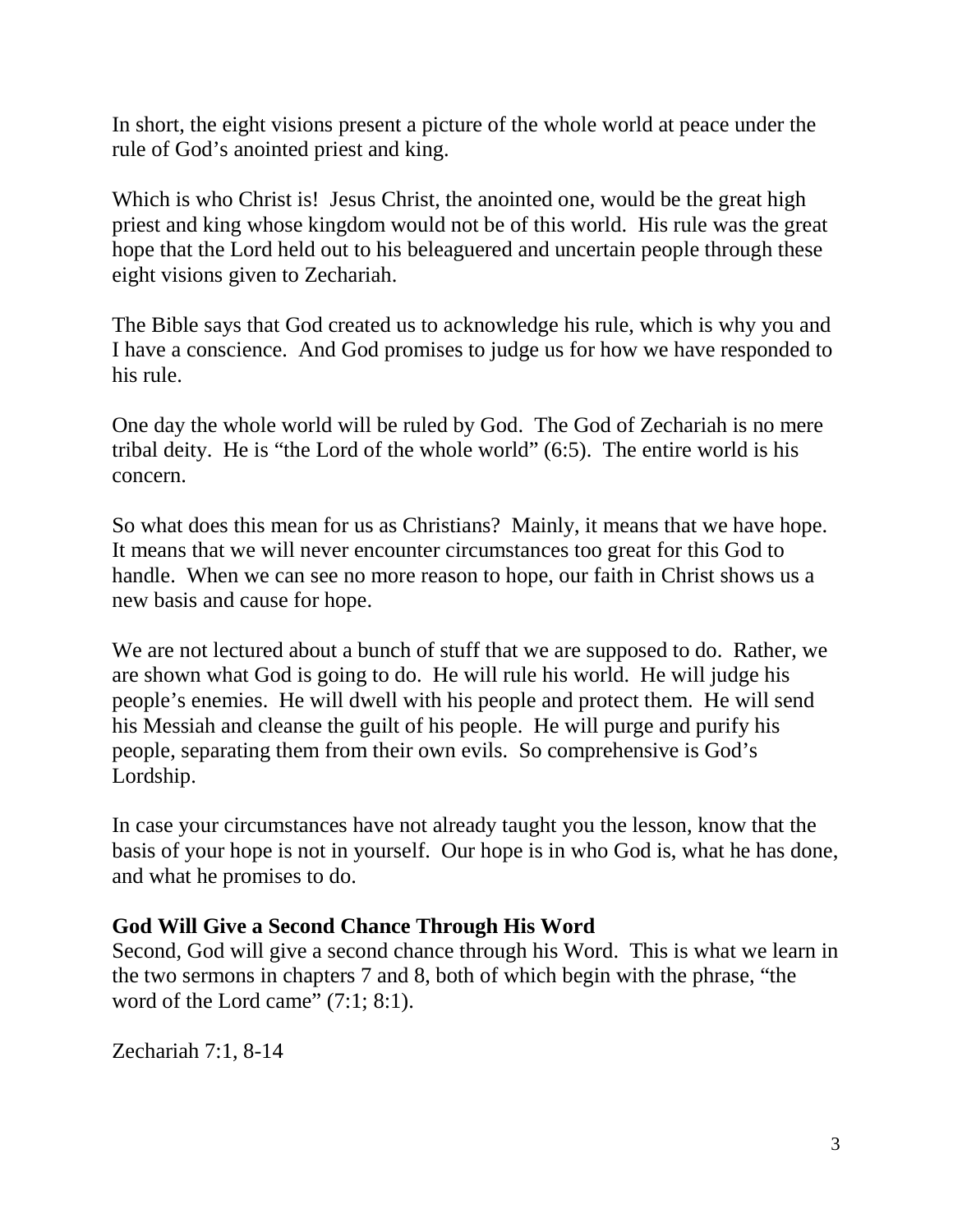This is the first of two messages that came to Zechariah, probably two years after the eight visions of chapters 1-6. And these two messages are quite different. The first message, which we have just read, looks back and explains why God sent the people of Judah into exile. It theologically interprets their history and points to their disobedience to God's demands.

In a deliberate contrast, the second sermon – comprising chapter 8 – looks forward and describes what God will do for his people according to his grace. If the first sermon explains how terrible consequences had overtaken them because they had ignored God's Word, the second sermon explains how God will reestablish his people according to his grace. In short, he will give them a new beginning – a fresh start.

The chapter begins Zechariah 8:1-8

Chapter 8 adds more to the picture of a people at peace presented in the visions of the first six chapters (1:11; 2:4). We learn that God will be the one who gives this prosperity to his people according to his promises. This future will be marked by truth and love. Jerusalem will be called "the City of Truth" (8:3), and the people are instructed to "Speak the truth to each other, and render true and sound judgment in your courts; do not plot evil against your neighbor, and do not love to swear falsely" (8:16-17). They are also enjoined to "love truth and peace" (8:19).

Zechariah's prophecy is largely devoid of instructions for telling us what we should do. The two exceptions occur in the middle of chapters 7 and 8, where God instructed his people to live in a way that would honor him by their love and truth. In chapter 7, he told them, "Administer true justice; show mercy and compassion to one another. Do not oppress the widow or the fatherless, the alien or the poor. In your hearts do not think evil of each other" (7:9-10). Yet Israel refused to follow these commands, which is why they were exiled. Still, these commands revealed something of God's heart.

#### **God Will Give a Second Chance Through His Son**

Third, God will give a second chance through his Son.

The last six chapters of Zechariah are divided into two oracles. Chapters 9-11 comprise the first, while chapters 12-14 comprise the second. Both oracles begin with the promise of judgment on Israel's enemies  $(9:1-8; 12:1-9)$ . Next, both oracles point to the One who would come. In the first oracle he is called Israel's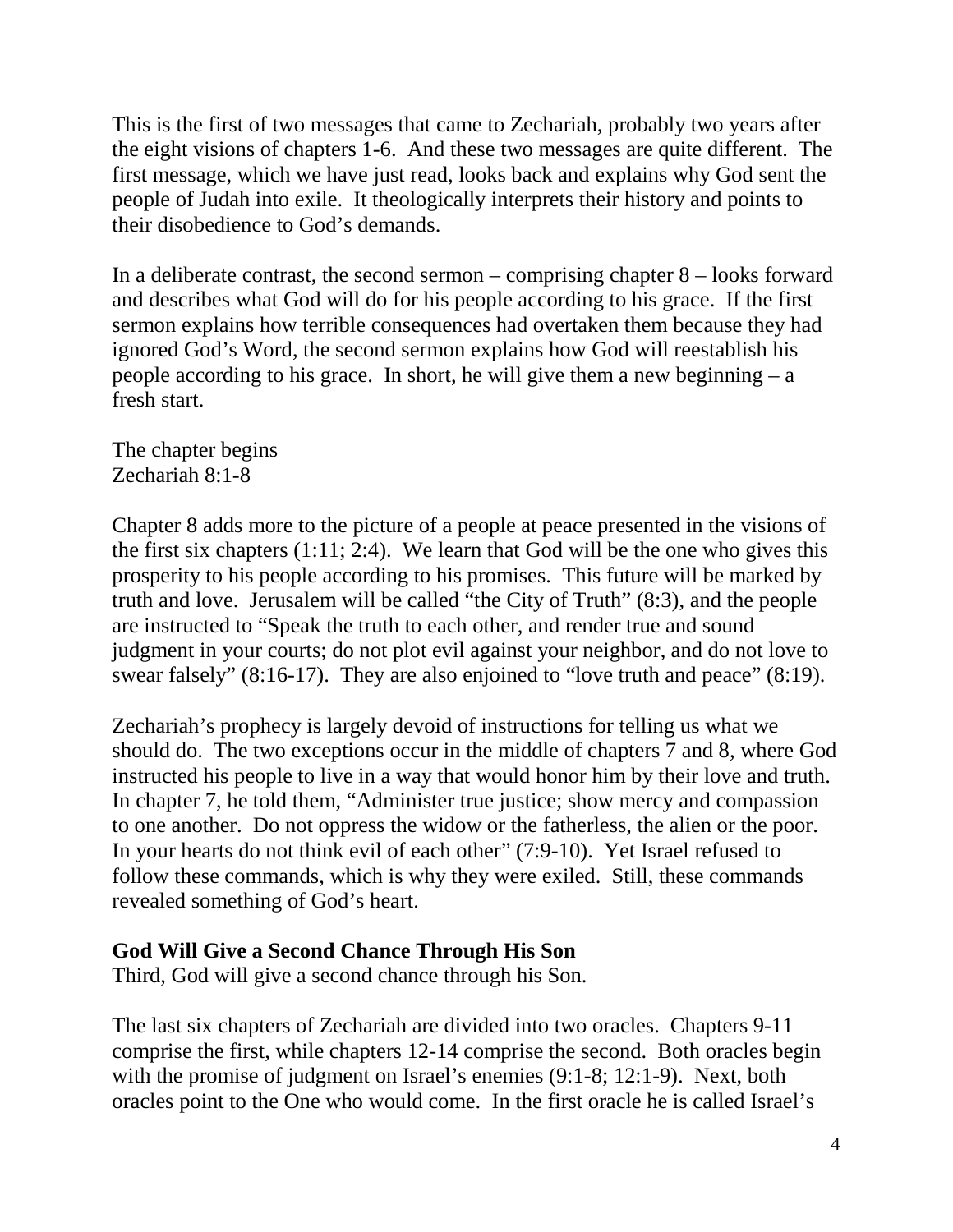"king," the "Lord," and a shepherd  $(9:9, 16; 11:4-9)$ . In the second oracle he is called "the one they have pierced" and a "shepherd" (12:10; 13:7).

Thus far, the two oracles match one another: a promise of judgment on the nations, followed by the provision of the good shepherd.

At this point, however, their paths diverge. The first oracle ends with the divine shepherd-king being detested by the flock: they reject him (11:8). This figure is also rejected in the second oracle. In fact, the description is far worse: he is pierced and struck (12:10; 13:7), implying that he dies. Yet this second oracle does not end with the divine shepherd-king's rejection. In chapter 14, the prophet describes a celebration of the day of the Lord and the consummation of the kingdom. As in the first two sections of Zechariah's book that we have already examined, this third section ends with the Lord reigning (14:9).

There is so much in this little book of Zechariah about Christ. It is quoted more than any other book of the Old Testament in the Gospels' accounts of the crucifixion. Christ is the Good Shepherd. Christ is the rejected one. Christ is the One who was pierced and stricken. One of the most amazing and commented upon verses in the whole Old Testament occurs in chapter 12. The Lord says….

Zechariah 12:10

What an extraordinary verse. What on earth would a Jewish prophet who has been taught monotheism in the sixth century B.C. be doing, putting these words into the mouth of God and speaking it to priests? *They will look on me, the one they have pierced!* In his gospel, the apostle John recounts the crucifixion and includes the story of the soldier who pierced Jesus' side with a spear. And he quotes this passage from Zechariah and declares it fulfilled (John 19:34-37).

#### **Conclusion**

Zechariah is summed up in the third verse of the book: 'tell the people: This is what the Lord Almighty says: 'Return to me,' declares the Lord Almighty, 'and I will return to you,' says the Lord Almighty" (1:3). Their return would be both an acknowledgment and a working out of God's rightful sovereignty.

#### **Questions for Reflection**

1. Is there any area of your life in which you feel that you have blown it with God? Some area where he would never give you a second chance? Where?